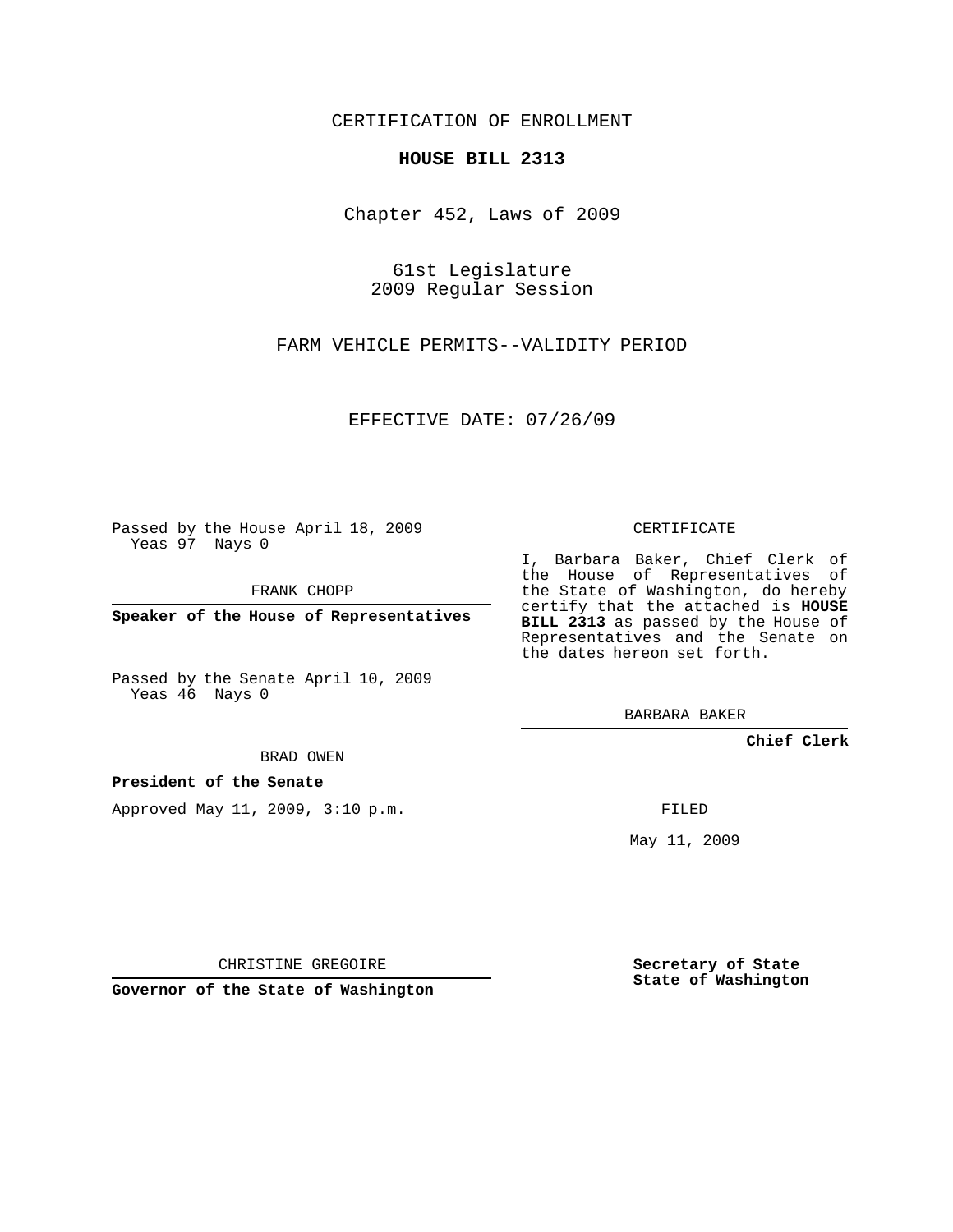# **HOUSE BILL 2313** \_\_\_\_\_\_\_\_\_\_\_\_\_\_\_\_\_\_\_\_\_\_\_\_\_\_\_\_\_\_\_\_\_\_\_\_\_\_\_\_\_\_\_\_\_

\_\_\_\_\_\_\_\_\_\_\_\_\_\_\_\_\_\_\_\_\_\_\_\_\_\_\_\_\_\_\_\_\_\_\_\_\_\_\_\_\_\_\_\_\_

## AS AMENDED BY THE SENATE

Passed Legislature - 2009 Regular Session

## **State of Washington 61st Legislature 2009 Regular Session**

**By** Representatives Grant-Herriot, Cox, Ericks, Schmick, Driscoll, Walsh, Short, Kretz, McCune, Linville, Van De Wege, Nelson, Green, Liias, Blake, Darneille, Sells, Wallace, Simpson, Eddy, Carlyle, White, Williams, McCoy, Orwall, Moeller, Chase, Hurst, Hunter, Rolfes, Finn, Sullivan, Springer, Jacks, Kelley, Seaquist, Clibborn, Probst, Cody, Hasegawa, Hudgins, Roberts, Kessler, Ormsby, O'Brien, Dickerson, Takko, Kenney, Morrell, Santos, Hunt, Miloscia, and Goodman

Read first time 03/11/09.

 1 AN ACT Relating to extending the length of commercial and farm 2 vehicle permits; and amending RCW 46.16.162.

3 BE IT ENACTED BY THE LEGISLATURE OF THE STATE OF WASHINGTON:

 4 **Sec. 1.** RCW 46.16.162 and 2006 c 337 s 3 are each amended to read 5 as follows:

 (1) The owner of a farm vehicle licensed under RCW 46.16.090 purchasing a monthly license under RCW 46.16.135 may, as an alternative to the first partial month of the license registration, secure and operate the vehicle under authority of a farm vehicle trip permit issued by this state. The licensed gross weight may not exceed eighty thousand pounds for a combination of vehicles nor forty thousand pounds for a single unit vehicle with three or more axles.

 (2) If a monthly license previously issued has expired, the owner of a farm vehicle may, as an alternative to purchasing a full monthly license, secure and operate the vehicle under authority of a farm vehicle trip permit issued by this state. The licensed gross weight may not exceed eighty thousand pounds for a combination of vehicles nor forty thousand pounds for a single unit vehicle with three or more 19 axles.